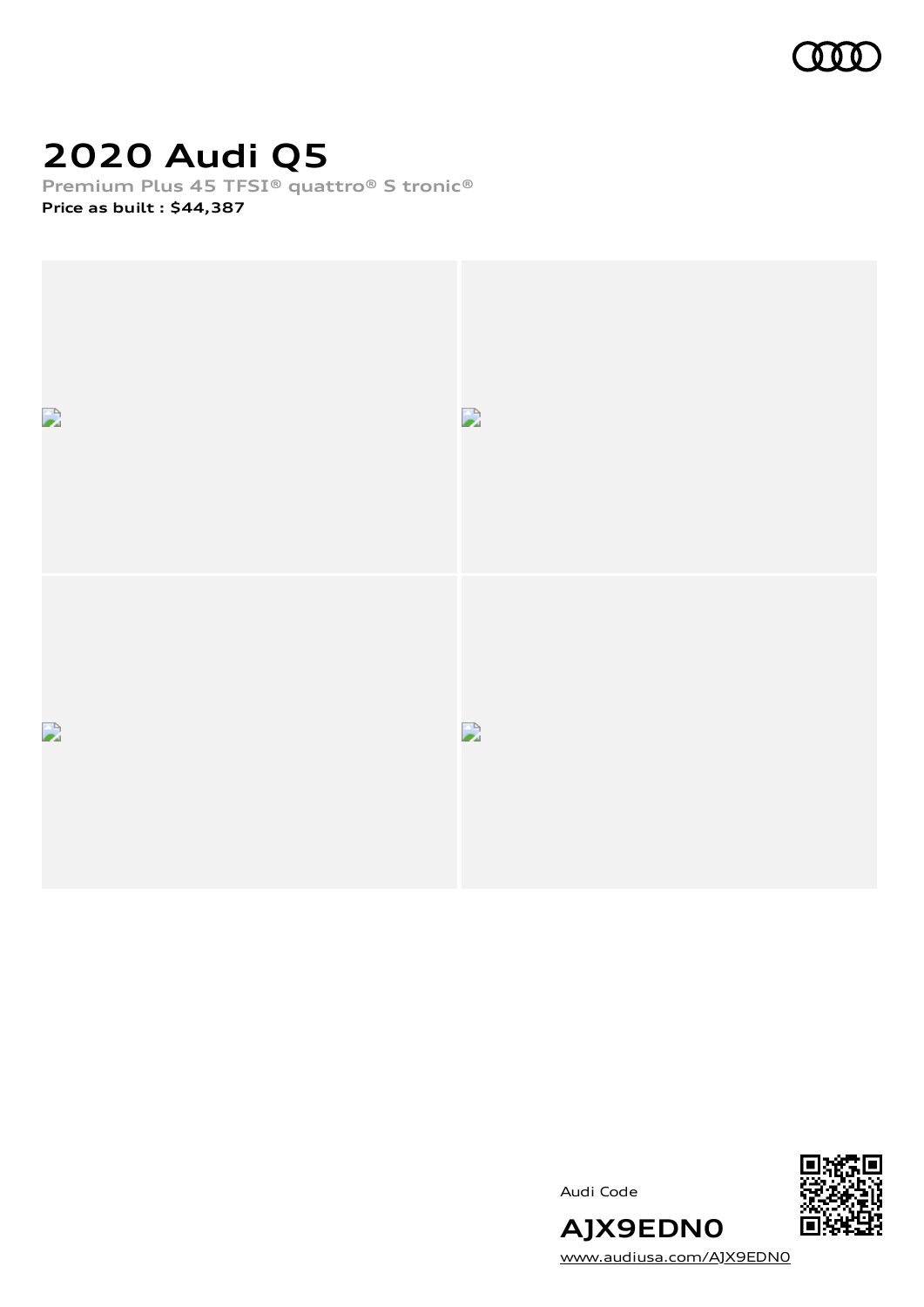#### **Audi 2020 Audi Q5** Premium Plus 45 TFSI® quattro® S tronic®

**Price as buil[t](#page-8-0)** \$44,387

#### **Exterior colour**

Mythos Black metallic

### D

#### **Further Information**

|                 | N٥           |
|-----------------|--------------|
| Mileage         | 11,869 miles |
| Type of vehicle | Used car     |

**Warranty**

**Audi Code** AJX9EDN0

#### **Interior colour**

| Seats     | Black |
|-----------|-------|
| Dashboard | Black |
| Carpet    | Black |
| Headliner | Gray  |

#### **Your configuration on www.audiusa.com** [www.audiusa.com/AJX9EDN0](https://www.audiusa.com/AJX9EDN0)

**Commission number** 1a5e8b660a0e09af5ebc

#### **Technical Specifications**

Engine type 2.0-liter four-cylinder Displacement/Bore and 1,984/82.5 x 92.8 cc/mm stroke Torque 273 lb-ft@rpm Top track speed 130 mph mph Acceleration (0 - 60 mph) 5.9 seconds seconds Recommended fuel Premium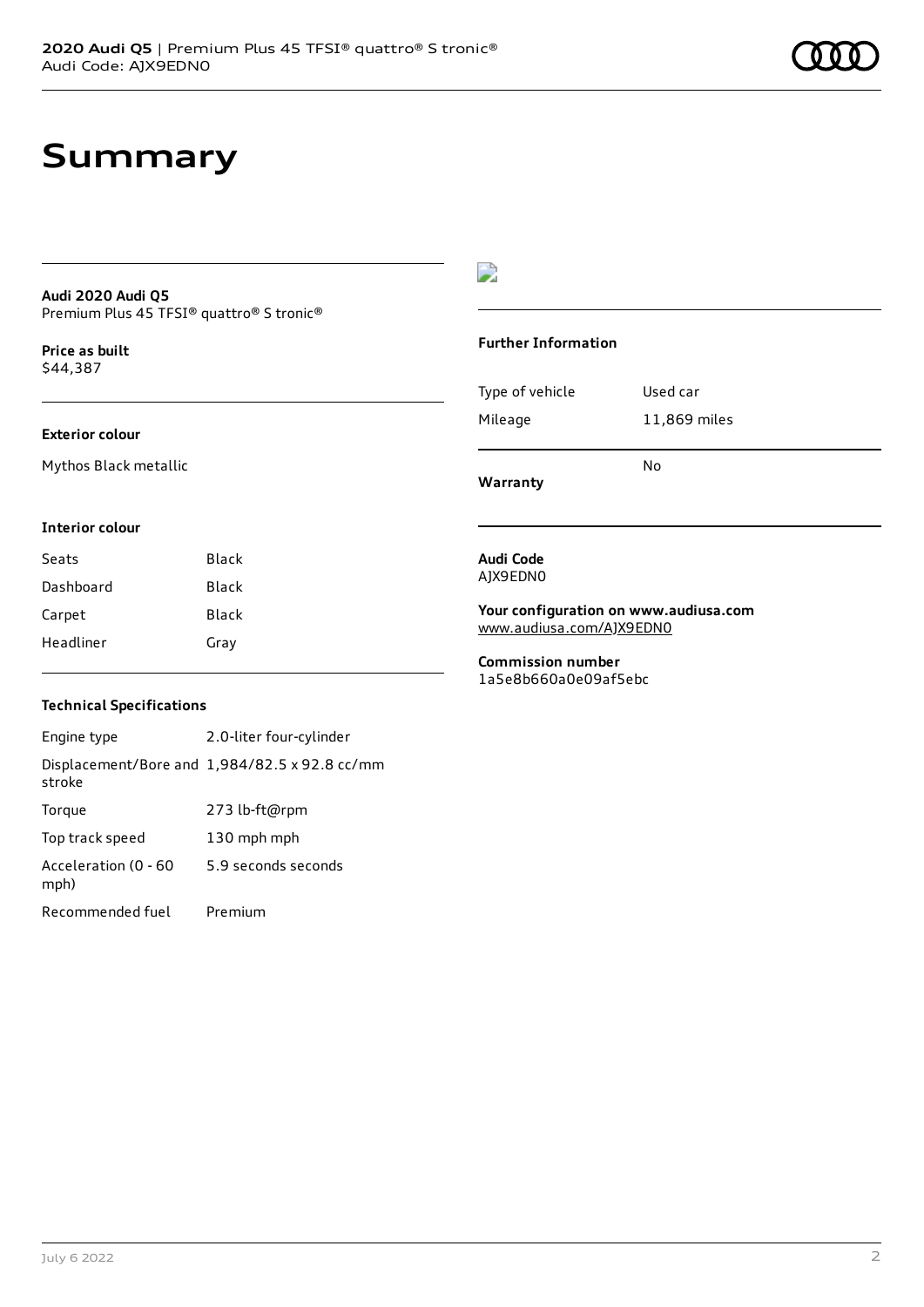

# **Standard features**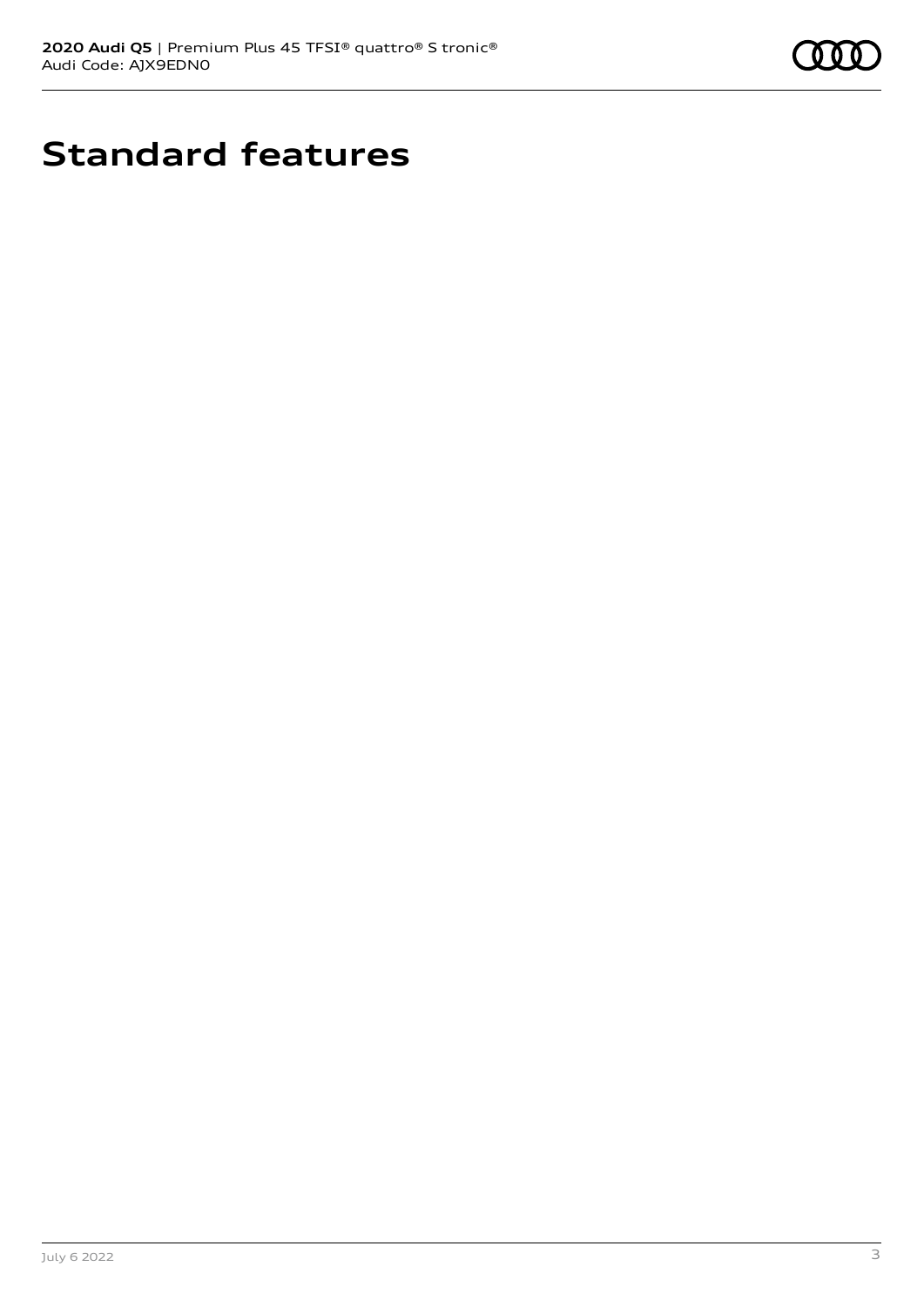# **Dealer remarks**

Welcome to the Audi Exchange, One of America's premier marketers of high-line and luxury automobiles. This vehicle has all of the right options. Premium Plus package 19" 5-spoke-dynamic design wheels with all-season tires Auto-dimming, power-folding exterior mirrors with memory Sirius XM Audi advanced key & memory for driver's seat LED headlights & Panoramic sunroof Parking system plus Aluminum front door sill inlays Audi side assist with pre sense rear MMI Navigation plus with MMI(R) all-in-touch Audi virtual cockpit Audi phone box & rear USB charge ports Bang & Olufsen sound system with 3D sound Cold weather package Heated steering wheel and rear seats At Audi Exchange, we strive to provide you with the best quality vehicles and this Q5 Tiptronic is no exception. factory-backed Warranty with coverage for 5 years or unlimited miles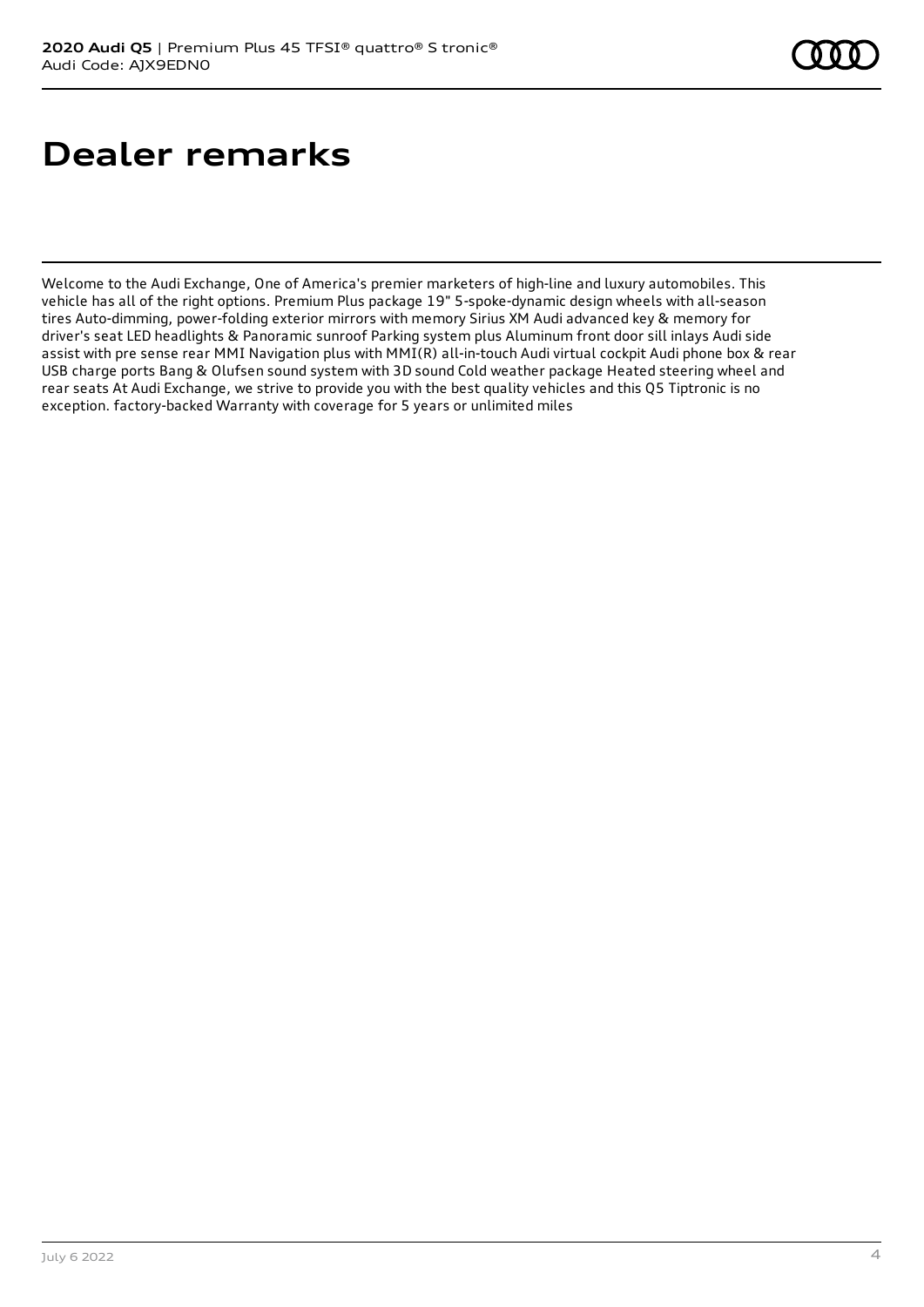## **Technical Specifications**

### **Engineering | Performance**

| Engine type                                 | 2.0-liter four-cylinder                       | Steering type                              | Electromechanical power steering                                     |
|---------------------------------------------|-----------------------------------------------|--------------------------------------------|----------------------------------------------------------------------|
| Power Level                                 | 45                                            |                                            | system                                                               |
| Displacement                                | 2.0 l                                         | Turning diameter, curb- 38.4 ft<br>to-curb |                                                                      |
| Max. output ps/hp                           | 248 @ rpm                                     | Steering ratio                             | 15.8:1                                                               |
| Towing capacity                             | 4,400-lb lb                                   |                                            |                                                                      |
| Torque                                      | 273 lb-ft@rpm                                 | Suspension                                 |                                                                      |
| Valvetrain                                  | 16-valve DOHC with Audi valvelift<br>system   | Front axle                                 | Five-link front suspension                                           |
| Acceleration (0 - 60<br>mph)                | 5.9 seconds seconds                           | Rear axle                                  | Five-link rear suspension                                            |
| Engine block                                | Cast-iron                                     |                                            |                                                                      |
| Induction/fuel injection Turbocharged/TFSI® |                                               | <b>Brakes</b>                              |                                                                      |
| Cylinder head                               | Aluminum-alloy                                | Front brakes                               | 13.3 (ventilated disc) in                                            |
| stroke                                      | Displacement/Bore and 1,984/82.5 x 92.8 cc/mm | Rear brakes                                | 13.0 (ventilated disc) in                                            |
| Top track speed                             | 130 mph mph                                   | <b>Body</b>                                |                                                                      |
| <b>Electrical system</b>                    |                                               | Material                                   | Multi-material body construction<br>(steel and aluminum composition) |
| Alternator                                  | 110-150 A                                     |                                            |                                                                      |
| Battery                                     | 420 A/75 Ah                                   | <b>Warranty   Maintenance</b>              |                                                                      |
| Transmission   Drivetrain                   |                                               | Warranty                                   | 4-year/50,000-mile Audi New<br>Vehicle Limited Warranty              |
|                                             |                                               |                                            |                                                                      |

**Steering**

| Drivetrain type | quattro <sup>®</sup> all-wheel drive with ultra <sup>®</sup><br>technology |
|-----------------|----------------------------------------------------------------------------|
| Transmission    | Seven-speed S tronic <sup>®</sup> dual-clutch<br>automatic transmission    |



### **(1/2)**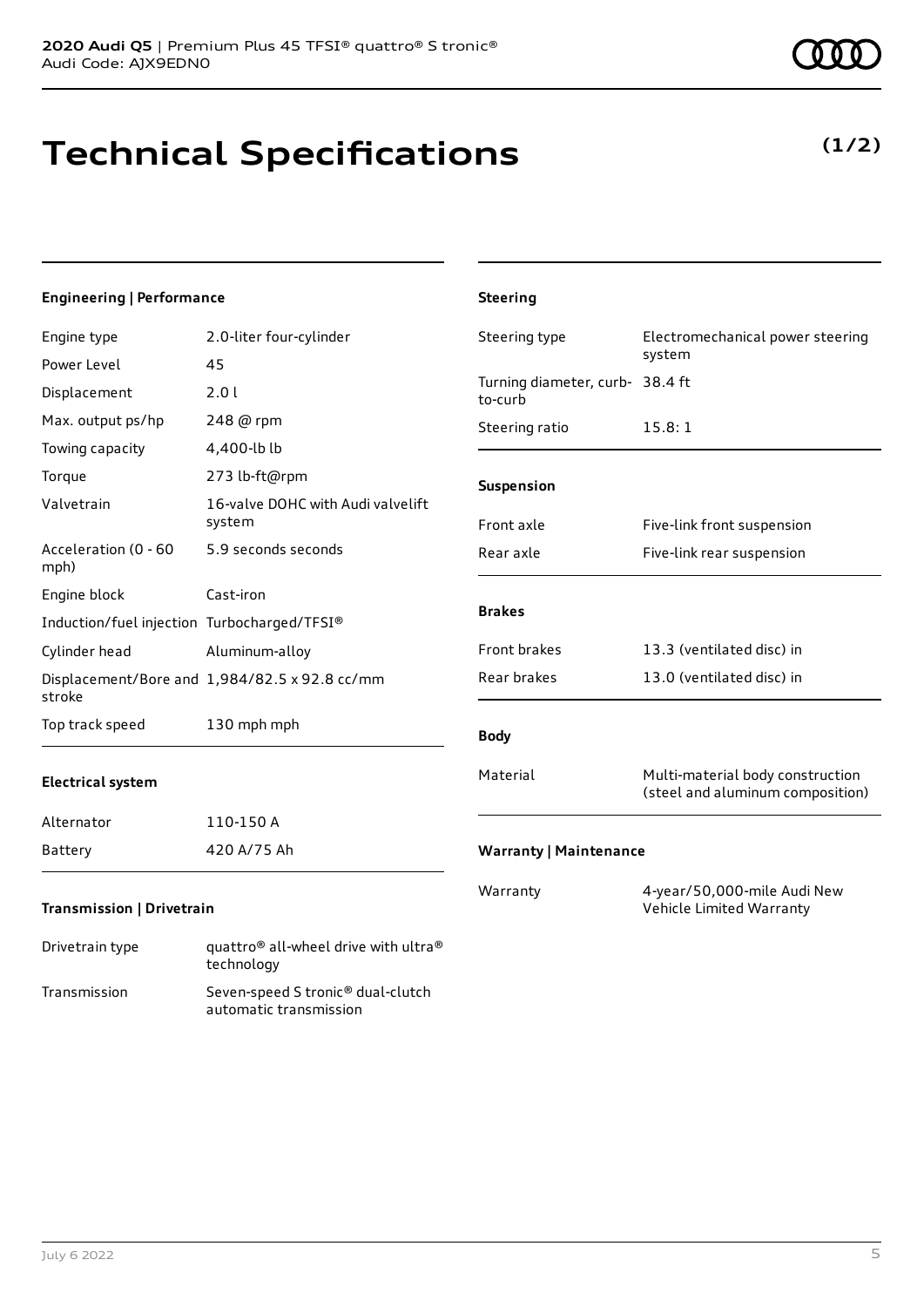## **Technical Specifications**

### **Exterior Measurements**

| Height                           | 65.3 in  |
|----------------------------------|----------|
| Overall width without<br>mirrors | 74.5 in  |
| Length                           | 183.6 in |
| Wheelbase                        | 111.0 in |
| Drag coefficient                 | 0.32 Cw  |
| Overall width with<br>mirrors    | 84.3 in  |
| Track rear                       | 63.3 in  |
| Track front                      | 63.6 in  |
| Curb weight                      | 4045 lb  |
| Ground clearance,<br>loaded      | $8.2$ in |

#### **Interior measurements**

| Seating capacity                          | 5                      |
|-------------------------------------------|------------------------|
| Shoulder room, rear                       | 56.5 in                |
| Head room with front<br>sunroof           | 40.2 in                |
| Leg room, rear                            | 37.8 in                |
| Shoulder room, front                      | 57.7 in                |
| Head room with rear<br>sunroof            | 37.7 in                |
| Head room, rear                           | 39.3 in                |
| Leg room, front                           | 41.0 in                |
| Head room, front                          | 41.7 in                |
| Cargo volume, rear<br>seatbacks up/folded | 25.1/53.1 cu ft, cu ft |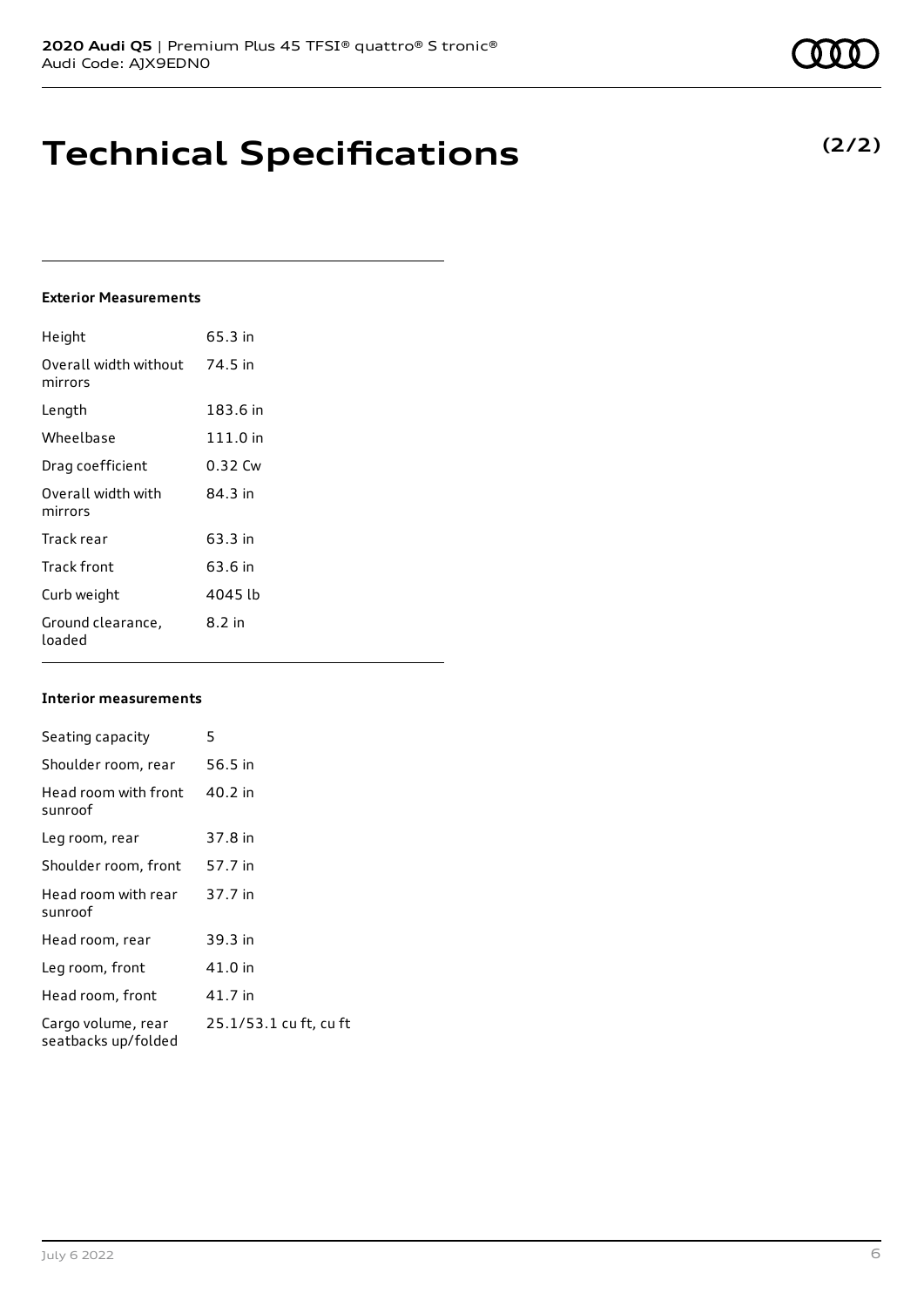### **Consumption- and emission**

**Consumption by NEDC**

combined 24 mpg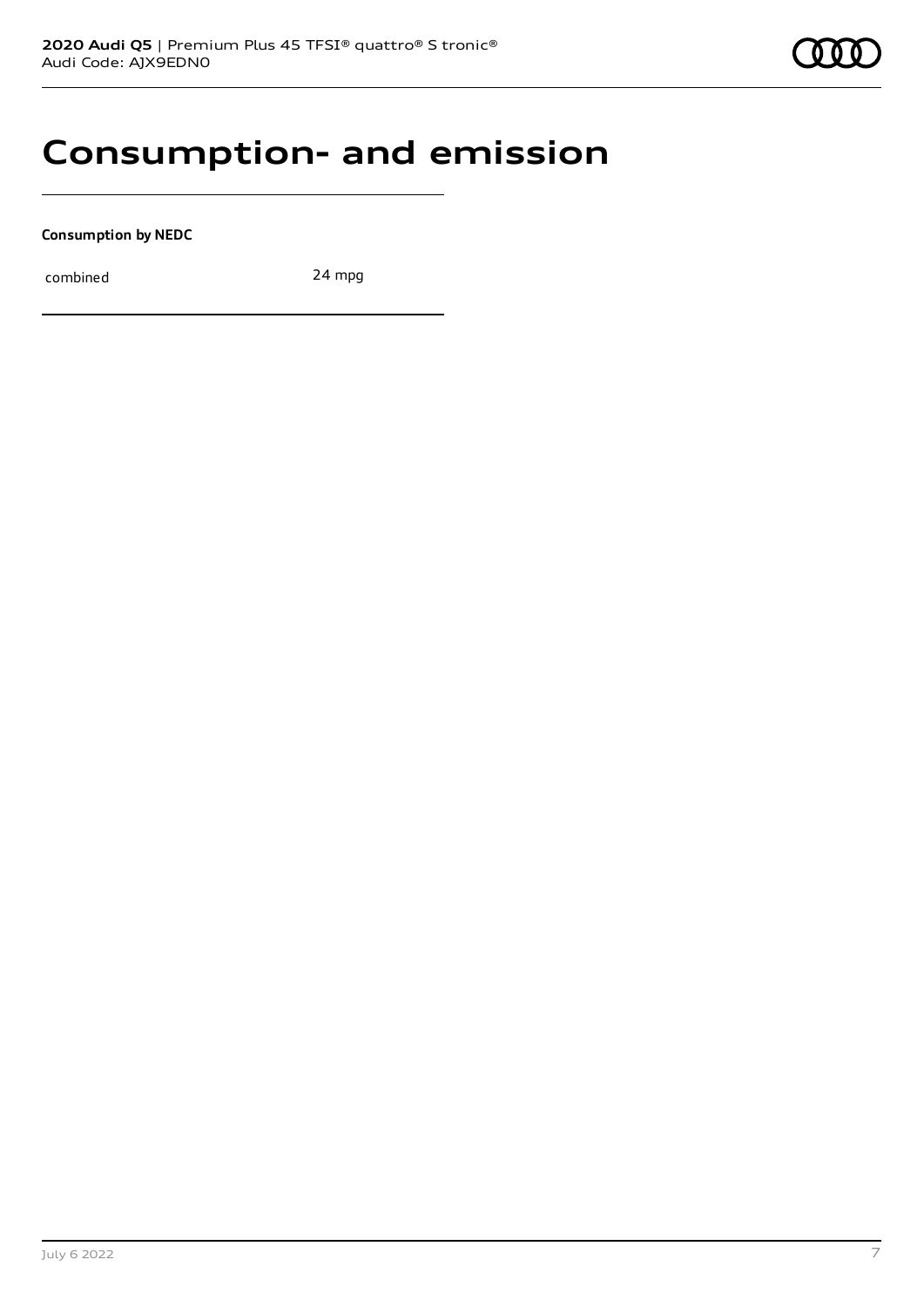### **Contact**

Dealer **The Audi Exchange**

2490 Skokie Valley Rd 60035 Highland Park IL

Phone: +18474325020 FAX: 8479269105

www: <https://www.audiexchangeil.com/>